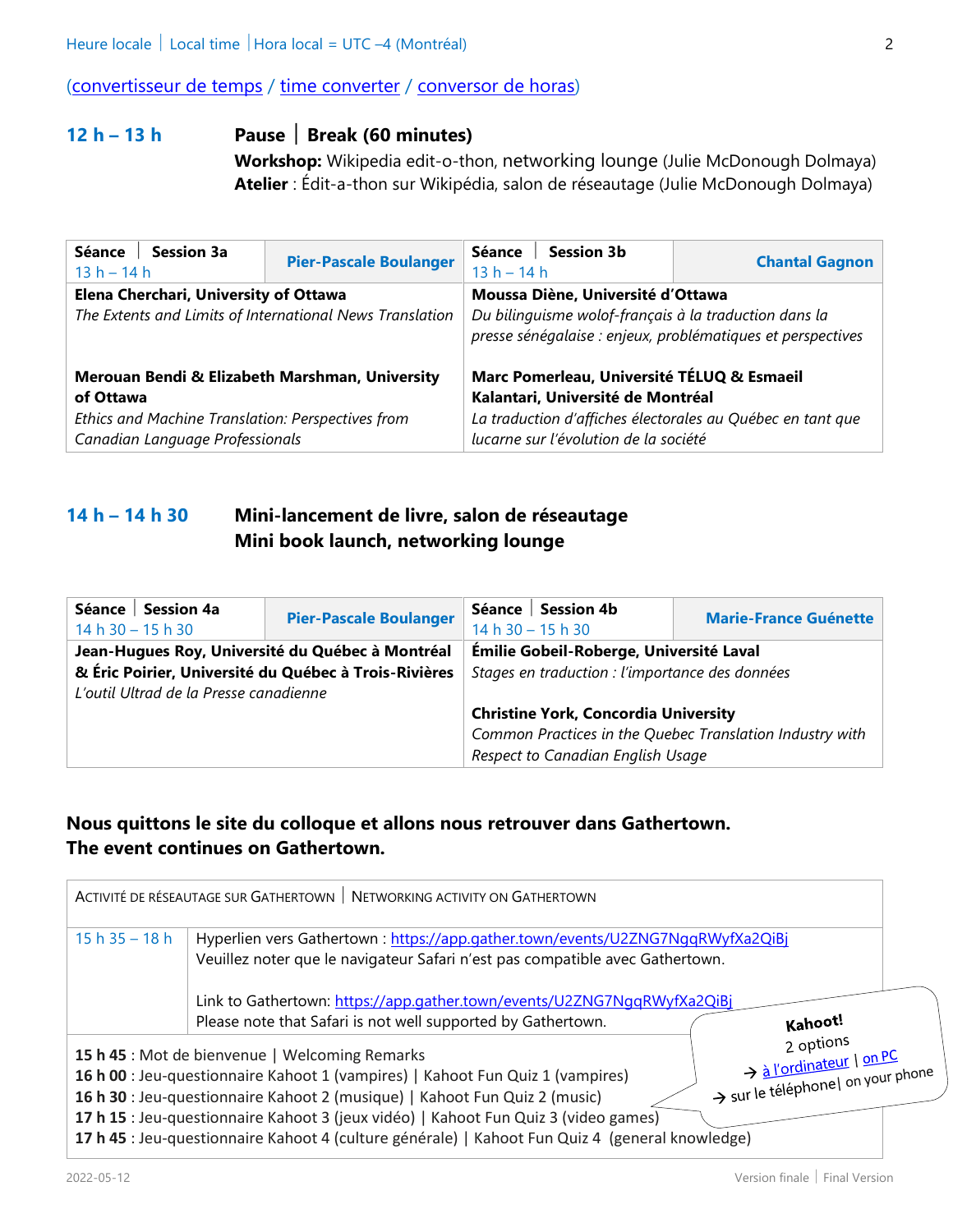# **Mardi Tuesday Martes : 17-05-2022**

|                | SALON DE RÉSEAUTAGE   NETWORKING LOUNGE                                                                                                                                                                                                                                                                                                                                                                                                                                                                                                                                                                                                                                                                                                                                                                                                                                                                                | <b>Pier-Pascale Boulanger</b> |
|----------------|------------------------------------------------------------------------------------------------------------------------------------------------------------------------------------------------------------------------------------------------------------------------------------------------------------------------------------------------------------------------------------------------------------------------------------------------------------------------------------------------------------------------------------------------------------------------------------------------------------------------------------------------------------------------------------------------------------------------------------------------------------------------------------------------------------------------------------------------------------------------------------------------------------------------|-------------------------------|
| $8 h - 8 h 45$ | Causerie avec un journaliste du Globe and Mail, Geoffrey York<br>A Conversation with Globe and Mail Journalist Geoffrey York<br>Geoffrey York is The Globe and Mail's Africa Bureau Chief, based in Johannesburg, South Africa. He has<br>been a foreign correspondent for the newspaper since 1994, including seven years as the Moscow<br>Bureau Chief and seven years as the Beijing Bureau Chief. Geoffrey is a veteran war correspondent who<br>has covered war zones since 1992 in places such as Somalia, Sudan, Chechnya, Iraq and Afghanistan.<br>He is the author of three books, including two books on Indigenous issues in Canada. He has received<br>several journalistic awards, including a National Magazine Award and five National Newspaper Awards.<br>(en anglais avec interprétation simultanée en français et en espagnol)<br>(en inglés con interpretación simultánea al francés y al español) |                               |

## **8 h 45 – 9 h Pause Break (15 minutes)**

| Séance   Session 5a<br>$9 h - 10 h 30$                                                                                       | <b>Ryan Fraser</b> | $9 h - 10 h 30$                                                                                              | Séance   Session 5b                              | <b>Chantal Gagnon</b> |  |
|------------------------------------------------------------------------------------------------------------------------------|--------------------|--------------------------------------------------------------------------------------------------------------|--------------------------------------------------|-----------------------|--|
| Kayo Matsushita, Rikkyo University (Tokyo)                                                                                   |                    |                                                                                                              | Rissikatou Moustapha, Université d'Abomey-Calavi |                       |  |
| News Translation in the Face of a Pandemic: Challenges                                                                       |                    |                                                                                                              | (Cotonou)                                        |                       |  |
| and Possibilities                                                                                                            |                    | La traduction journalistique au Bénin : étude des<br>informations en langues nationales Yoruba, Fon et Dendi |                                                  |                       |  |
| Lesia Ponomarenko, Université de Genève<br>Journalistic Adaptation of Direct Discourse Across<br>Languages: Case of Euronews |                    | sur Radio Bénin Alafia (ORTB)                                                                                |                                                  |                       |  |
|                                                                                                                              |                    |                                                                                                              |                                                  |                       |  |

### **10 h 30 – 11 h Pause Break (30 minutes)**

| Séance   Session 6a<br>$11 h - 12 h$              | <b>Ryan Fraser</b> |  |
|---------------------------------------------------|--------------------|--|
| Denise Filmer, University of Pisa & Ashley Riggs, |                    |  |
| <b>Ca' Foscari University of Venice</b>           |                    |  |
| Translating the Cultural Other During Covid: A    |                    |  |
| Comparison of Italian and UK online News Coverage |                    |  |
| During the Pandemic                               |                    |  |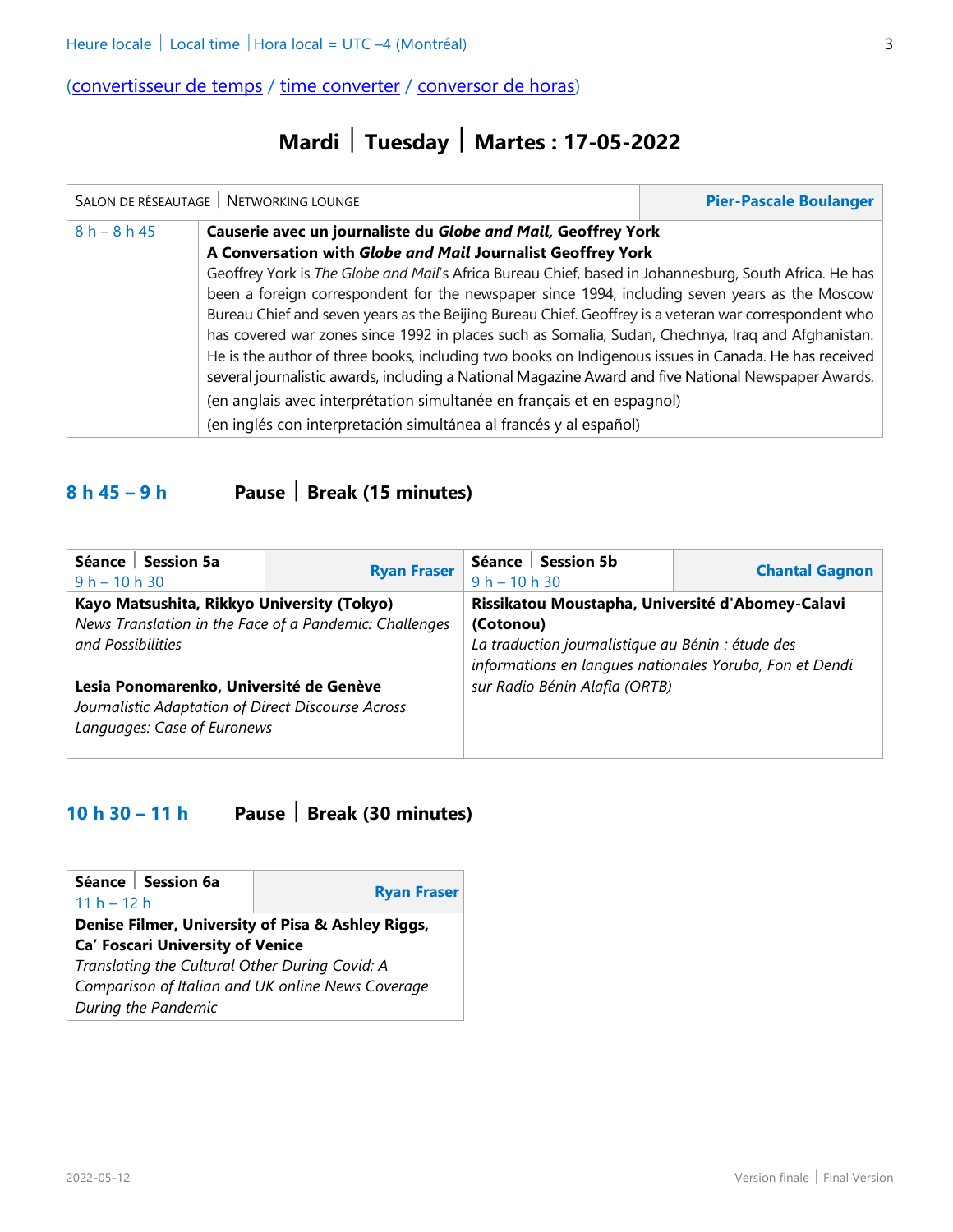#### **12 h – 14 h Assemblée générale de l'ACT,** réservé aux membres de l'ACT **CATS Annual general meeting,** for CATS members only

Réunion Zoom | Zoom meeting [https://concordia-ca.zoom.us/j/81807340370](https://can01.safelinks.protection.outlook.com/?url=https%3A%2F%2Fconcordia-ca.zoom.us%2Fj%2F81807340370&data=05%7C01%7Cchantal.gagnon.4%40umontreal.ca%7Cb83c5da7907a43df1f4108da22689338%7Cd27eefec2a474be7981e0f8977fa31d8%7C1%7C0%7C637860129784768919%7CUnknown%7CTWFpbGZsb3d8eyJWIjoiMC4wLjAwMDAiLCJQIjoiV2luMzIiLCJBTiI6Ik1haWwiLCJXVCI6Mn0%3D%7C3000%7C%7C%7C&sdata=DLGAFI77YmS30kHeZoZ6c1vSoun03zyuVBSiby7rADE%3D&reserved=0)

#### **14 h – 14 h 30 Mini-lancement de livre, salon de réseautage Mini book launch, networking lounge**

| Séance   Session 8a<br>$14 h 30 - 16 h$                                                                                                                                                        | <b>Christine York</b>                            | $14 h 30 - 16 h$                                      | Séance   Session 8b                  | <b>Denise Merkle</b> |
|------------------------------------------------------------------------------------------------------------------------------------------------------------------------------------------------|--------------------------------------------------|-------------------------------------------------------|--------------------------------------|----------------------|
|                                                                                                                                                                                                | Sylvie Vandaele & Emmanuelle Leblanc, Université |                                                       | Karolina Roman, University of Ottawa |                      |
| de Montréal                                                                                                                                                                                    |                                                  | Literary Translation in the Montreal Review of Books: |                                      |                      |
| La COVID-19 dans la presse écrite canadienne :<br>caractérisation d'un corpus d'articles                                                                                                       |                                                  | Periodicals and Translation Reception in Anglo-Québec |                                      |                      |
| <b>Wangtaolue Guo, University of Alberta</b><br>Censor Me If You Can: Translation, Digital<br>Authoritarianism, and the Viral Reproduction of a<br>COVID-19 News Story on Chinese Social Media |                                                  |                                                       |                                      |                      |
| Marie-France Guénette, Université Laval & Cecily<br>Raynor, Université McGill<br>Traduire pour démocratiser le savoir : le cas des<br>humanités numériques                                     |                                                  |                                                       |                                      |                      |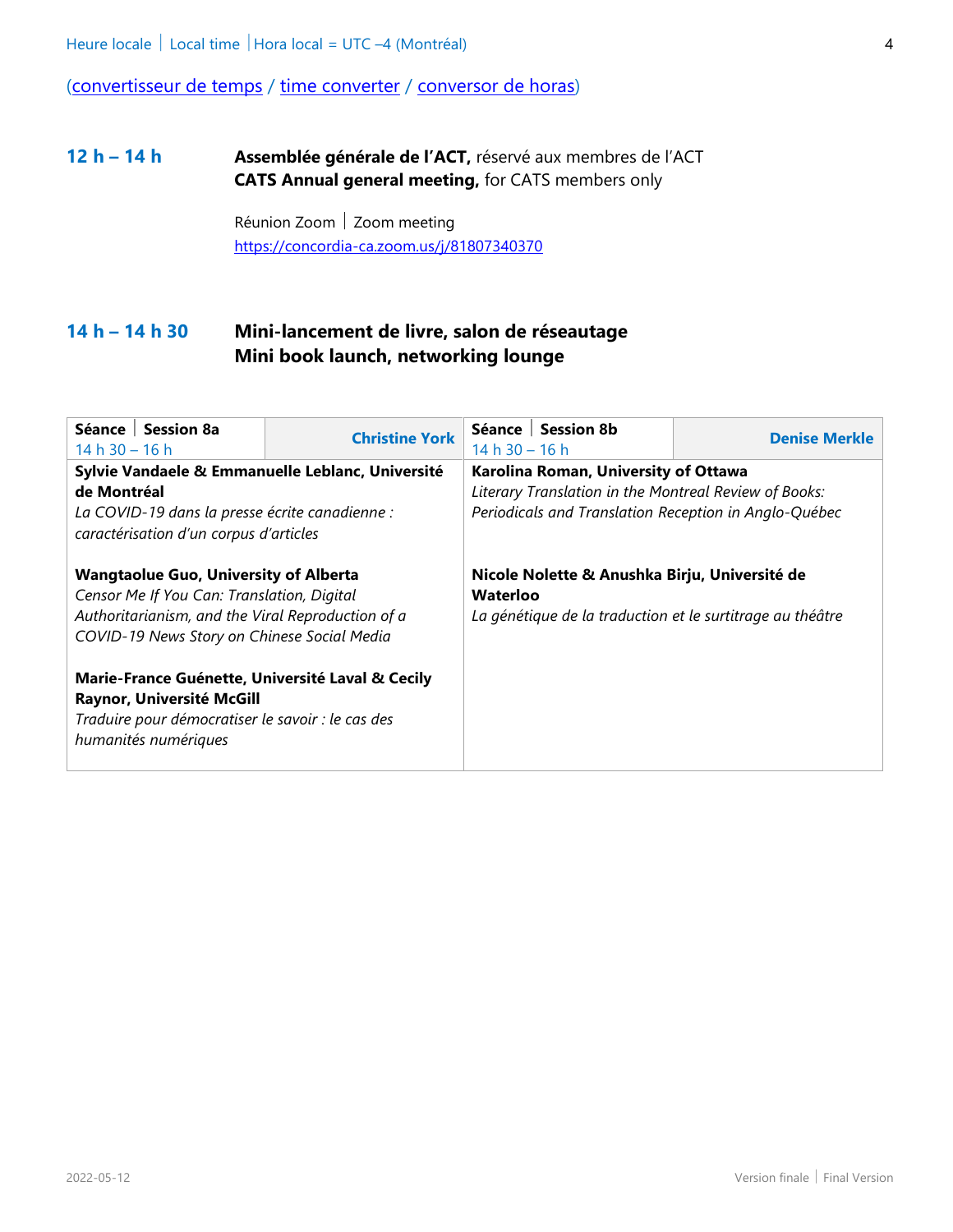# **Mercredi Wednesday Miércoles : 18-05-2022**

| Séance   Session 9a<br>$9 h - 10 h 30$                                                                                                                                | <b>Chantal Gagnon</b>                               | Séance   Session 9b<br>$9 h - 10 h 30$                                                                                                                                                                                                                                            |                                                  | <b>Pier-Pascale Boulanger</b> |  |
|-----------------------------------------------------------------------------------------------------------------------------------------------------------------------|-----------------------------------------------------|-----------------------------------------------------------------------------------------------------------------------------------------------------------------------------------------------------------------------------------------------------------------------------------|--------------------------------------------------|-------------------------------|--|
|                                                                                                                                                                       | Cristina Caimotto, Università degli Studi di Torino |                                                                                                                                                                                                                                                                                   | Elena Castellano-Ortolá, José Santaemilia-Ruiz & |                               |  |
| "Try harder" Mia Mottley's COP26 speech in translation                                                                                                                |                                                     | Sergio Maruenda-Bataller, Universitat de València<br>"(In)Famous Tropes Travel: Intersemiotic Translations of<br>Perpetrator and Victim Profiles in an English-Spanish Press<br>Corpus on the ""Yorkshire Ripper"" Feminicides (1975-<br>1985)"                                   |                                                  |                               |  |
| <b>Mayar Ahmed, Alexandria University</b><br>MEMRI's Narrative About Egyptian Women Post- 25th<br>Jan. Revolution: The Case of Selective Appropriation and<br>Framing |                                                     | José Santaemilia-Ruiz, Sergio Maruenda-Bataller &<br>Elena Castellano-Ortolá, Universitat de València<br>Journalism as Ongoing Cross-cultural Translation: Parallel<br>Labelling Practices (English and Spanish) in 21st-century<br>Newspaper Reporting of Violence Against Women |                                                  |                               |  |

### **10 h 30 – 11 h Pause Break (30 minutes)**

| Séance   Session 10a<br>$11 h - 12 h$                                                                                                                                                        | <b>Christine York</b>                                                                                                                                                                                                                                                                 | $11 h - 12 h$ | Séance   Session 10b                                                                                                                         | <b>Pier-Pascale Boulanger</b> |  |
|----------------------------------------------------------------------------------------------------------------------------------------------------------------------------------------------|---------------------------------------------------------------------------------------------------------------------------------------------------------------------------------------------------------------------------------------------------------------------------------------|---------------|----------------------------------------------------------------------------------------------------------------------------------------------|-------------------------------|--|
| Lisa-Christine Altendort, Universität Bonn<br>The Protest Paradigm and Black Lives Matter<br>Movements in 2020: How Do US American and German<br>News Differ in their Reports on the Events? |                                                                                                                                                                                                                                                                                       |               | Hannah Smith, Queen's University Belfast<br>Print Media Attitudes Towards Minoritized Communities in<br>Northern Ireland During The Troubles |                               |  |
| Tereza Šplíchalová, Masaryk University (Brno)<br>The Power of Naming: Definite Descriptions Lost and<br><b>Found in Translation</b>                                                          | Anjo Greenall, Norwegian University of Science and<br>Technology & Lucía Aranda, University of Hawai'i<br>Translation vs. Non-Translation of English-Language Social<br>Media Quotes in Norwegian and Spanish Digital News Texts:<br>Effects of Assumed Levels of Reader Proficiency? |               |                                                                                                                                              |                               |  |